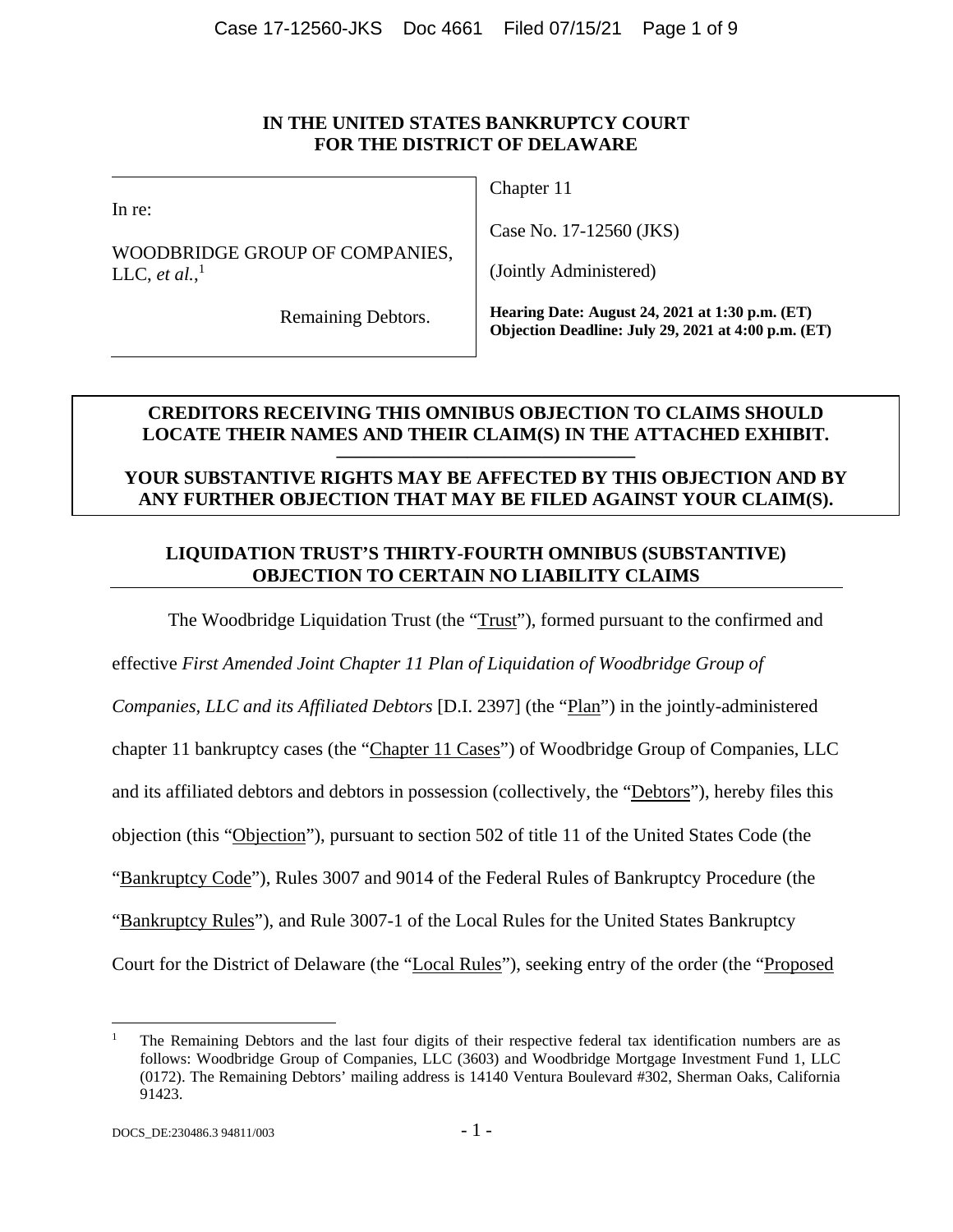### Case 17-12560-JKS Doc 4661 Filed 07/15/21 Page 2 of 9

Order"), substantially in the form attached hereto as **Exhibit A** disallowing and expunging the No Liability Broker Claims (as defined below). In support of this Objection, the Trust submits Exhibit 1 attached to the Proposed Order (collectively, the "Disputed Claims," and individually, a "Disputed Claim") and the *Declaration of Thomas P. Jeremiassen in Support of the Liquidation Trust's Thirty-Fourth Omnibus (Substantive) Objection To Certain No Liability Claims* (the "Jeremiassen Declaration"), a copy of which is attached hereto as **Exhibit B**. In further support of this Objection, the Trust respectfully represents as follows:

#### **JURISDICTION AND VENUE**

1. This Court has jurisdiction to consider this Objection pursuant to 28 U.S.C. §§ 157 and 1334. Venue is proper before this Court pursuant to 28 U.S.C. §§ 1408 and 1409.

2. The statutory predicates for the relief requested herein are Bankruptcy Code Section 502, Bankruptcy Rules 3007 and 9014, and Local Rule 3007-1.

#### **PROCEDURAL BACKGROUND**

3. On December 4, 2017, certain of the Debtors commenced voluntary cases under chapter 11 of the Bankruptcy Code, and on February 9, 2018, March 9, 2018, March 23, 2018 and March 27 2018, additional affiliated Debtors (27 in total) commenced voluntary cases under chapter 11 of the Bankruptcy Code (collectively, the "Petition Dates"). Pursuant to sections 1107(a) and 1108 of the Bankruptcy Code, the Debtors managed their financial affairs as debtors in possession.

4. The Chapter 11 Cases were jointly administered pursuant to Bankruptcy Rule 1015(b) and Local Rule 1015-1. No trustee was appointed in the Chapter 11 Cases. On October 26, 2018, the Court entered an order [D.I. 2903] confirming the Plan. On February 15, 2019, the effective date of the Plan occurred and the Trust was established. *See* Docket No. 3421.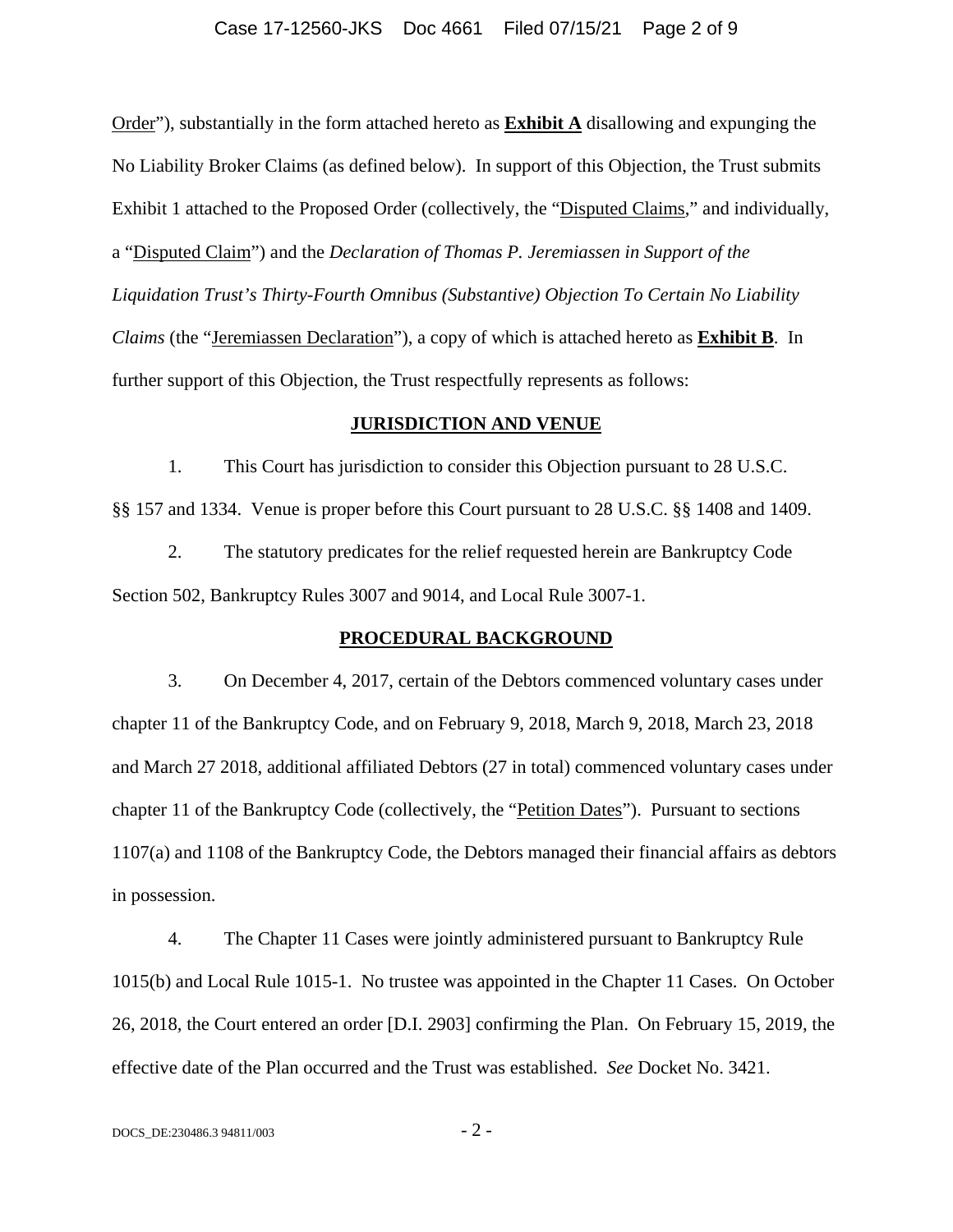## **APPLICABLE AUTHORITY**

5. When asserting a proof of claim against a bankrupt estate, a claimant must allege facts that, if true, would support a finding that the debtor is legally liable to the claimant. *In re Allegheny Int'l, Inc.*, 954 F.2d 167, 173 (3d Cir. 1992). Where the claimant alleges sufficient facts to support its claim, its claim is afforded prima facie validity. *Id*. A party wishing to dispute a claim's validity must produce sufficient evidence to negate the claim's prima facie validity. *Id*. Once an objecting party produces such evidence, the burden shifts back to the claimant to prove the validity of his or her claim by a preponderance of the evidence. *Id*. at 174. The burden of persuasion is always on the claimant. *Id.*

#### **RELIEF REQUESTED**

6. By this Objection, the Trust objects to the Disputed Claims set forth on Exhibit 1 attached to the Proposed Order and, for the reasons described below, seeks entry of such Proposed Order, pursuant to Bankruptcy Code section 502, Rules 3007 and 9014 of the Bankruptcy Rules, and Local Rule 3007-1, disallowing and expunging each of the respective Disputed Claims for the reasons set forth below.

#### **A. The No Liability Broker-Claims**

7. At least since July 2012 until shortly before they sought bankruptcy protection, the Debtors were operated as a Ponzi scheme. As this Court explained in its order confirming the Plan:

> The evidence demonstrates, and the Bankruptcy Court hereby finds, that (i) beginning no later than July 2012 through December l, 2017, Robert H. Shapiro used his web of more than 275 limited liability companies, including the Debtors, to conduct a massive Ponzi scheme raising more than \$1.22 billion from over 8,400 unsuspecting investors nationwide; (ii) the Ponzi scheme involved the payment of purported returns to existing investors from funds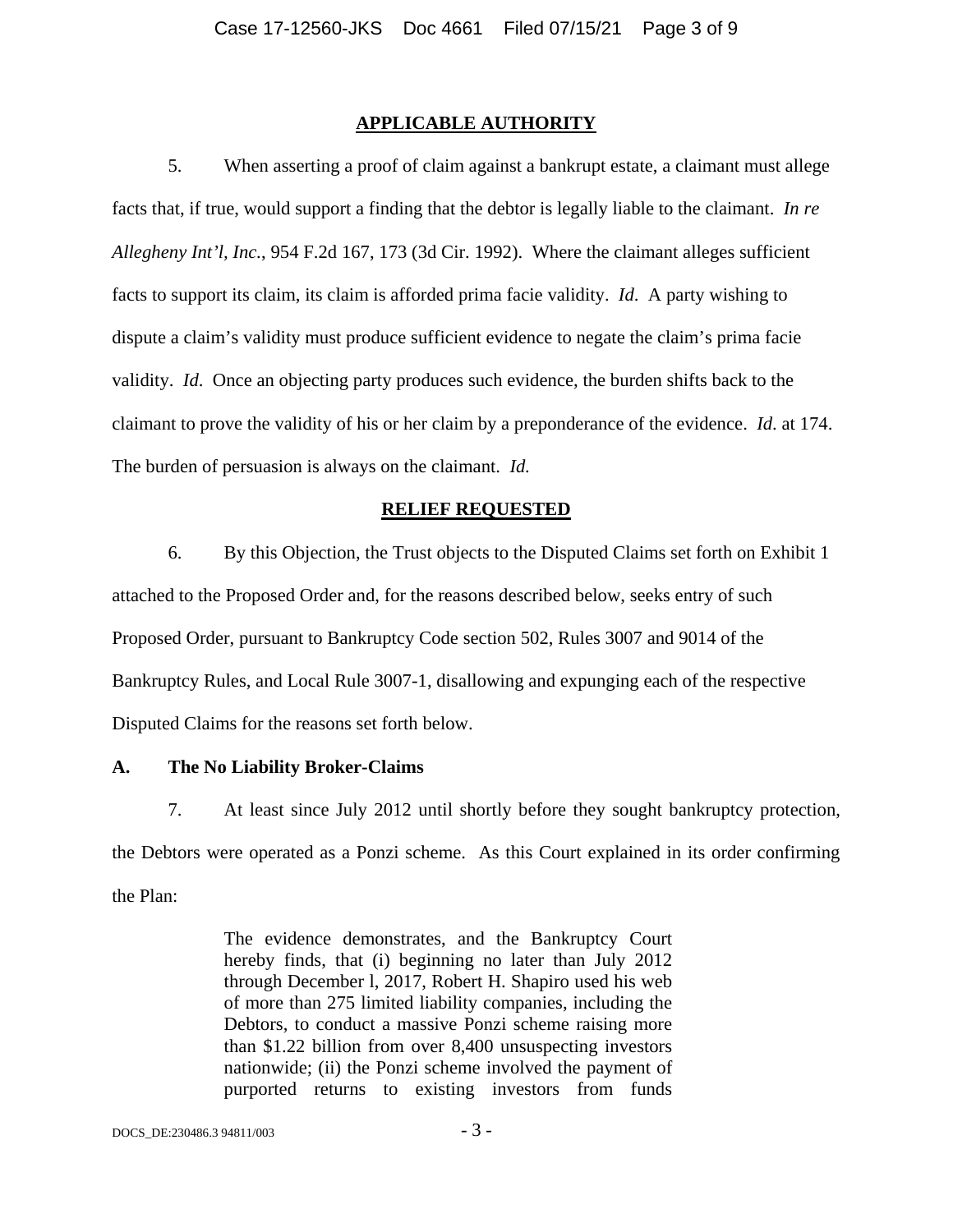contributed by new investors; and (iii) the Ponzi scheme was discovered no later than December 2017.

8. Each of the Disputed Claims filed by the claimants asserts that the claimant is entitled to a commission for the sale of the Debtors securities (i.e., the Debtors' Notes and Units). The Disputed Claims should be disallowed because (i) there is no documentation that the claimants were valid, registered broker-dealers entitled to a commission or, in the case of two claimants, employees of the Debtors entitled to wage claims pursuant to 11 U.S.C. § 507(a)(4); (ii) the claimants cannot be compensated for the sale of unregistered sale of securities; and (iii) the claimants are not entitled to commissions or compensation for perpetuating the Debtors' Ponzi scheme.

9. First, each of the Disputed Claims fail to provide any documentation that the claimant was a broker-dealer retained by the Debtors and is entitled to a commission for the purported sale of the Debtors' securities. In evaluating the Disputed Claims, the Trust has thoroughly reviewed the Debtors' books and records and have determined that the claimants were not broker-dealers employed by the Debtors to sell the Debtors' purported securities.<sup>2</sup> Moreover, none of the claimants were formally employed by the Debtors and are prohibited from asserting wage claims entitled to priority status pursuant to section  $507(a)(4)$ .

10. Second, the Debtors securities were not registered with the Securities and Exchange Commission ("SEC") or applicable state securities agencies and there was no applicable exemption from registration. Nor were the claimants registered as a broker-dealer with the SEC or applicable state agencies. The claimants cannot be compensated for the sale of unregistered securities.

<sup>&</sup>lt;sup>2</sup> The Debtors' books and records indicate payables owing to claimants Michael Kendall and Wilburt Gunter but there is no indicia that either was a registered broker-dealer retained by the Debtors.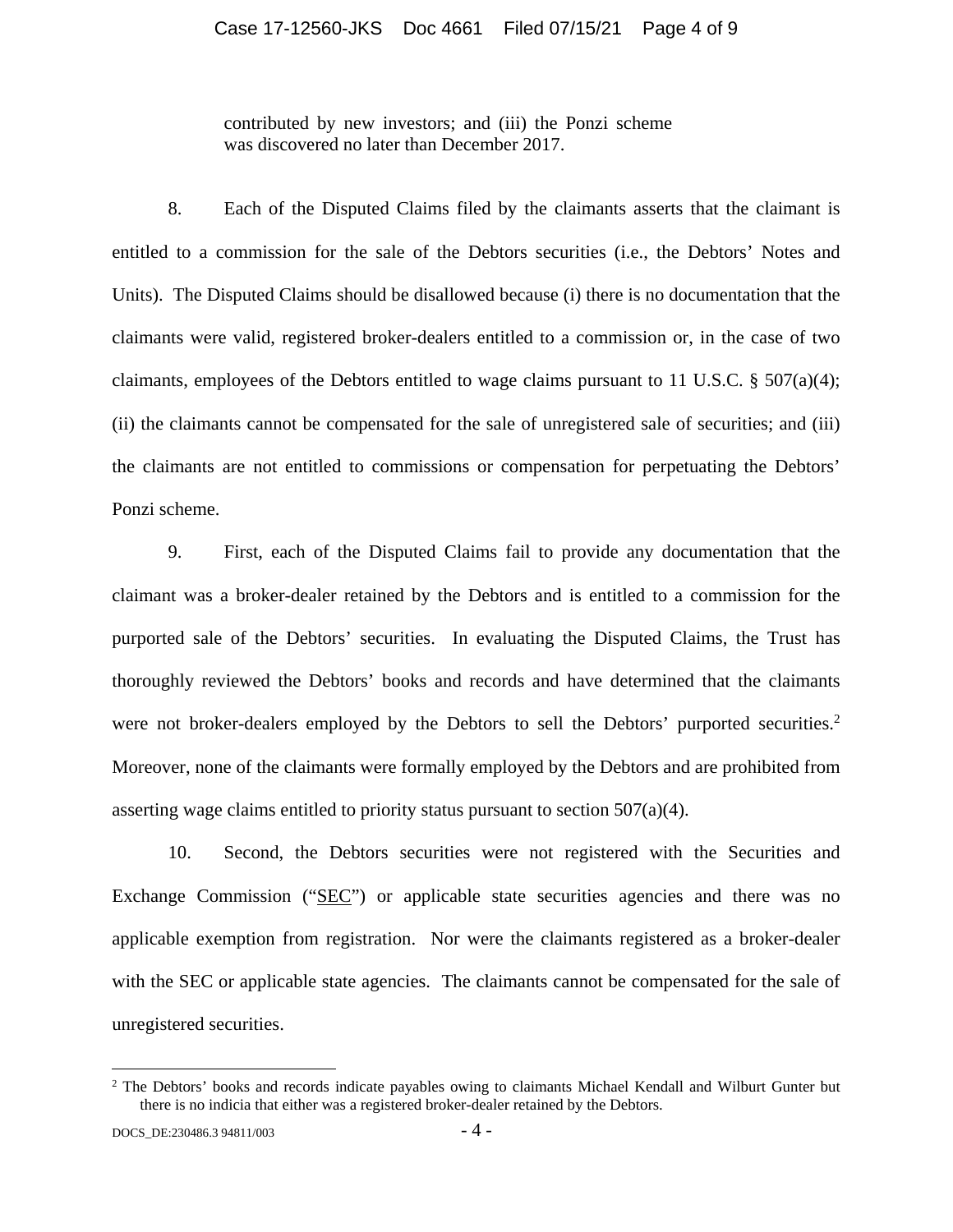### Case 17-12560-JKS Doc 4661 Filed 07/15/21 Page 5 of 9

11. Finally, the broker services that claimants assert they provided and entitle them to a commission helped perpetuate the Debtors' Ponzi scheme. The claimants are not entitled to compensation or commission for the sale of securities that perpetuated the Debtors' Ponzi scheme. As a matter of law, when brokers are paid commissions for their efforts in promoting a Ponzi scheme, such commissions are fraudulent transfers under sections 548 of the Bankruptcy Code and state fraudulent transfer law, made applicable pursuant to section 544 of the Bankruptcy Code:

In the context of a Ponzi scheme, however, "[t]hose who receive money for bringing new investors to a scheme have not given reasonably equivalent value within the meaning of the Uniform Fraudulent Transfer Act, and must return the money." This is based on the theory that an employment relationship which is "created and operated in furtherance of a fraudulent and illegal investment scheme," and which serves "to give the scheme a veneer of legitimacy, [is] in utter complicity with [the scheme's] fraud."

*Georgelas v. Desert Hill Ventures, Inc*., 2021 U.S. Dist. LEXIS 564, \*18-19, 2021 WL 27088 (D. Utah Jan. 4, 2021) (quoting *Miller v. Taber*, No. 1:12-cv-74-DN, 2014 U.S. Dist. LEXIS 11718, 2014 WL 317938, at \*2 (D. Utah Jan. 29, 2014) (unpublished); *Sender v. Simon*, 84 F.3d 1299, 1307 (10<sup>th</sup> Cir. 1996); see also Martino v. Edison Worldwide Capital (In re Randy), 189 B.R. 425, 438 (Bankr. N.D. Ill. 1995).

12. Accordingly, after a complete review of the Debtors' books and records, and the failure by the claimants to provide supporting documentation, the Trust has determined that the Disputed Claims identified on Exhibit 1 to the Proposed Order consist of claims for which the Debtors have no liability for the reasons set forth above. Accordingly, as discussed in the Jeremiassen Declaration, the Trust submits that each of the Disputed Claims should be disallowed and expunged as set forth on Exhibit 1 of the Proposed Order.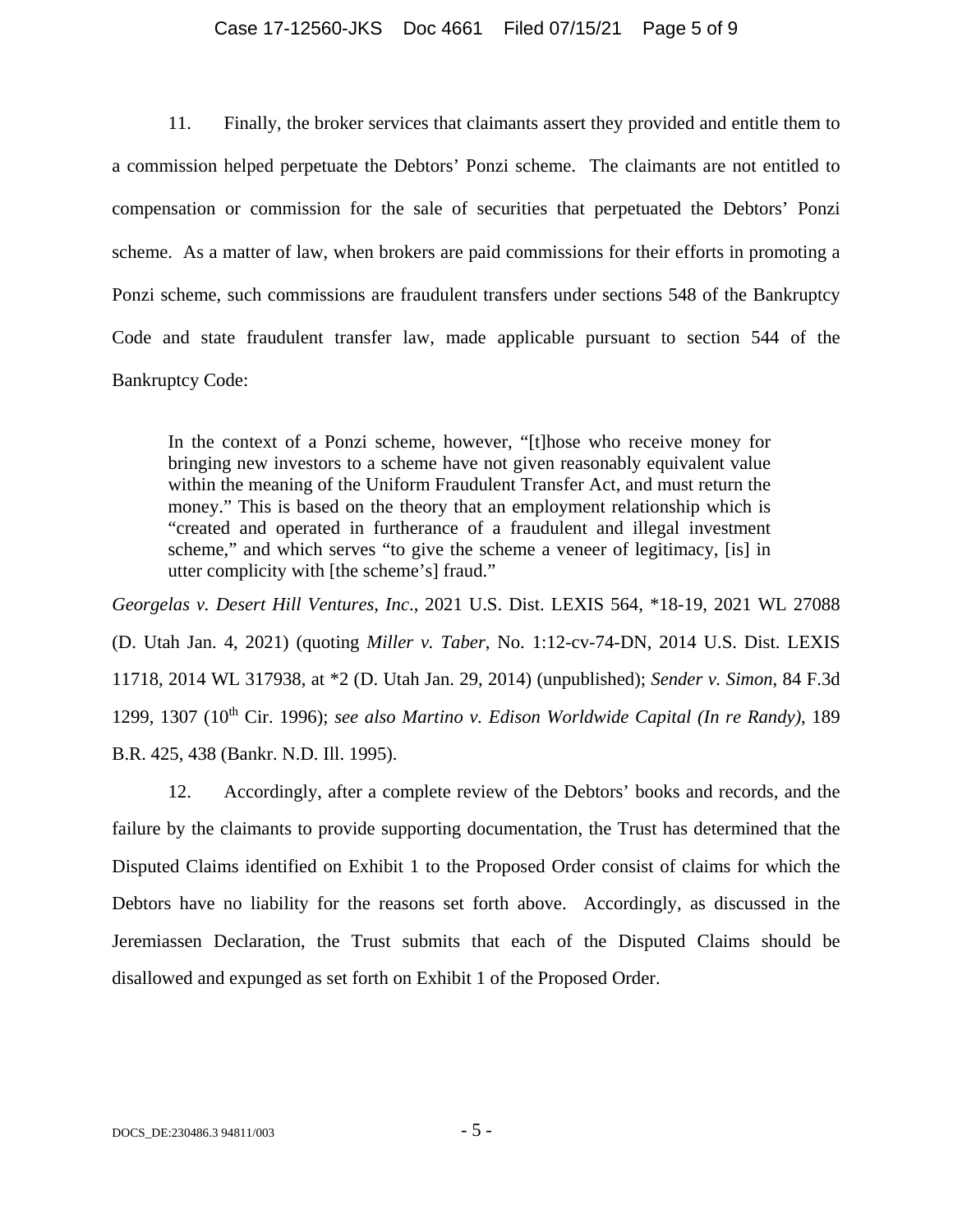## **SEPARATE CONTESTED MATTERS**

13. To the extent that a Response (as defined below) is filed regarding any of the Disputed Claims that are the subject of this Objection and the Trust is unable to resolve such Response, each such Disputed Claim, and the Objection to each such Disputed Claim as asserted herein, shall constitute a separate contested matter as contemplated by Bankruptcy Rule 9014. Any order entered by the Court regarding any Disputed Claim that is subject to this Objection shall be deemed a separate order with respect to such claim.

## **RESPONSES TO OMNIBUS OBJECTION**

14. To contest an objection, a claimant must file and serve a written response to this Objection (a "Response") so that it is received by the Court and counsel for the Trust **no later than July 29, 2021 at 4:00 p.m.** (the "Response Deadline"). Every Response must be filed with the Office of the Clerk of the United States Bankruptcy Court for the District of Delaware at 824 Market Street, 3rd Floor, Wilmington, Delaware 19801, and served upon the following, so that the Response is received no later than the Response Deadline at the following address:

> Colin R. Robinson Pachulski Stang Ziehl & Jones LLP 919 North Market Street, 17<sup>th</sup> Floor P.O. Box 8705 Wilmington, Delaware 19899-8705 Telephone: (302) 778-6426 Facsimile: (302) 652-4400 Email: crobinson@pszjlaw.com

15. Every Response to this Objection must contain at a minimum the following

information:

- a. A caption setting forth the name of the Court, the name of the Debtors, the case number, and the title of the Objection to which the Response is directed;
- b. The name of the claimant, his/her/its claim number;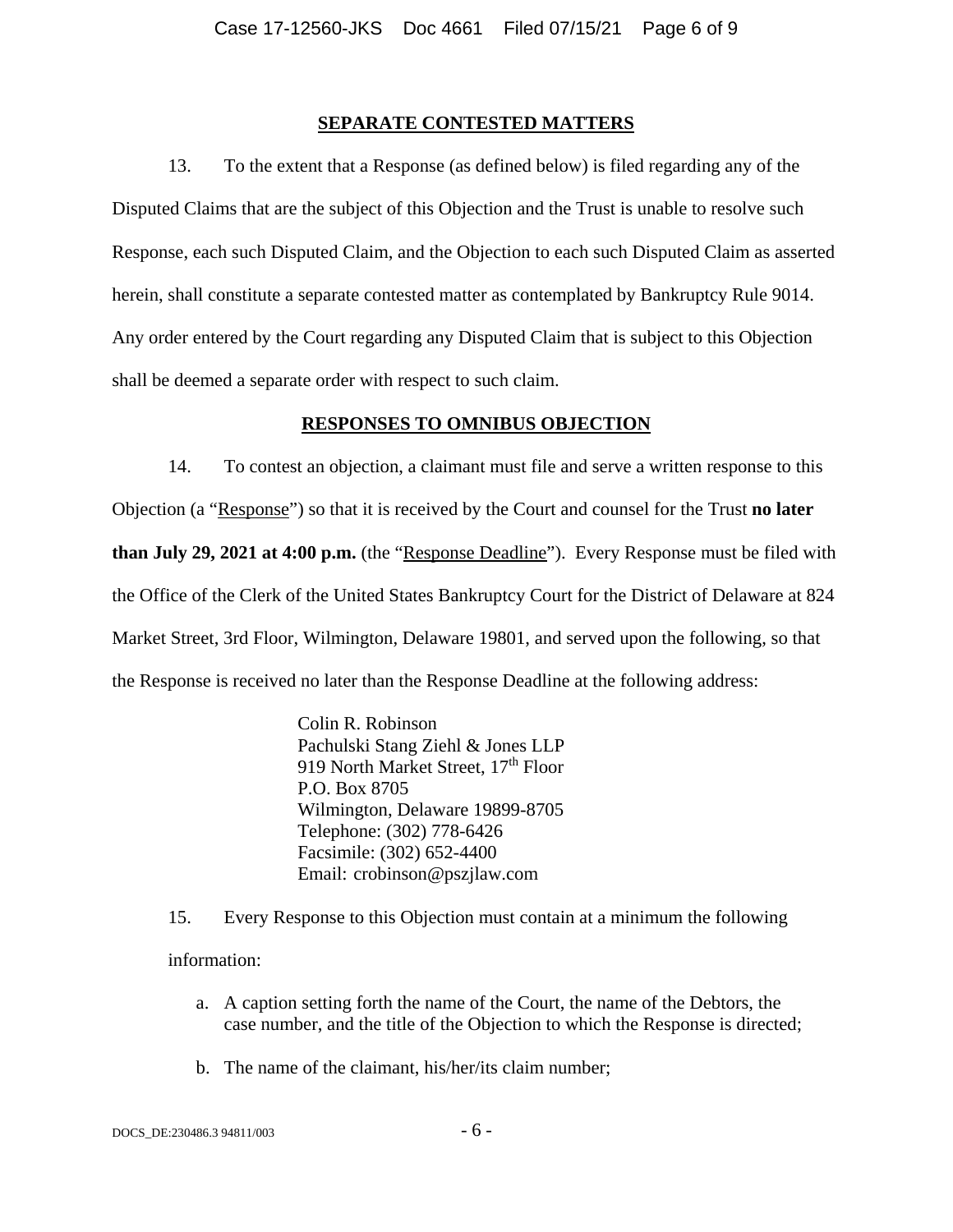- c. The specific factual basis and supporting legal argument upon which the claimant will rely in opposing this Objection;
- d. Any supporting documentation, to the extent it is not included in the proof of claim previously filed with the claims agent, upon which the claimant will rely in order to support the basis for and amounts asserted in the proof of claim; and
- e. The name, address, telephone number, and fax number of the person(s) (which must be the claimant or the claimant's legal representative) with whom counsel for the Plan Administrator should communicate with respect to the Claim or the Objection and who possess authority to reconcile, settle, or otherwise resolve the objection to the disputed Claim on behalf of the claimant.

# **REPLIES TO RESPONSES**

16. Consistent with Local Rule 9006-l(d), the Trust may, at its option, file and serve a reply to a claimant's response, if any, no later than 4:00 p.m. (prevailing eastern time) one day prior to the deadline for filing the agenda to consider this Objection.

# **RESERVATION OF RIGHTS**

17. The Trust hereby reserves the right to assert additional objections in the future to any of the proofs of claim filed in the Chapter 11 Cases and/or Disputed Claims identified in this Objection or on Exhibit 1 attached to the Proposed Order on any ground, and to amend, modify, and/or supplement this Objection, including, without limitation, to object to amended or newlyfiled claims (collectively, "Remaining Claim(s)"). A separate hearing will be scheduled on any subsequently filed objection.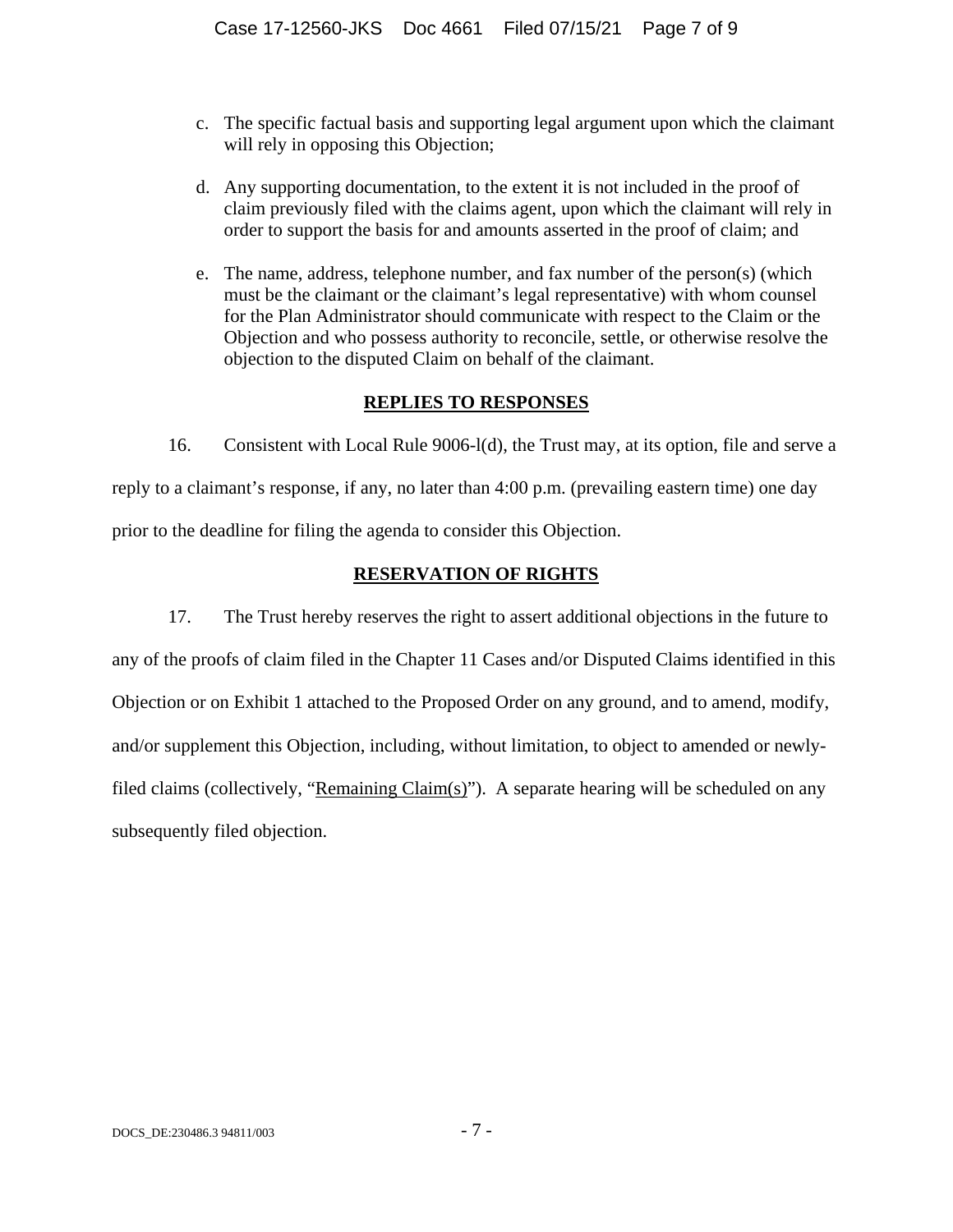### **COMPLIANCE WITH LOCAL RULE 3007-1**

18. To the best of the knowledge and belief of the undersigned counsel for the Plan Administrator, this Objection and the related **Exhibits A** and **B** comply with Local Rule 3007-1. To the extent that this Objection does not comply in all respects with the requirements of Local Rule 3007-1, the undersigned believes such deviations are not material and respectfully requests that any such requirement be waived.

### **NOTICE**

19. The Trust has provided notice of this Objection to: (i) the Office of the United States Trustee for the District of Delaware, (ii) the Claimants, and (iii) any person that, as of the filing of this Objection, has filed a specific request for notices and papers on and after the effective date of the Plan. In light of the nature of the relief requested herein, the Trust submits that no other or further notice is necessary.

*[Remainder of Page Left Intentionally Blank]*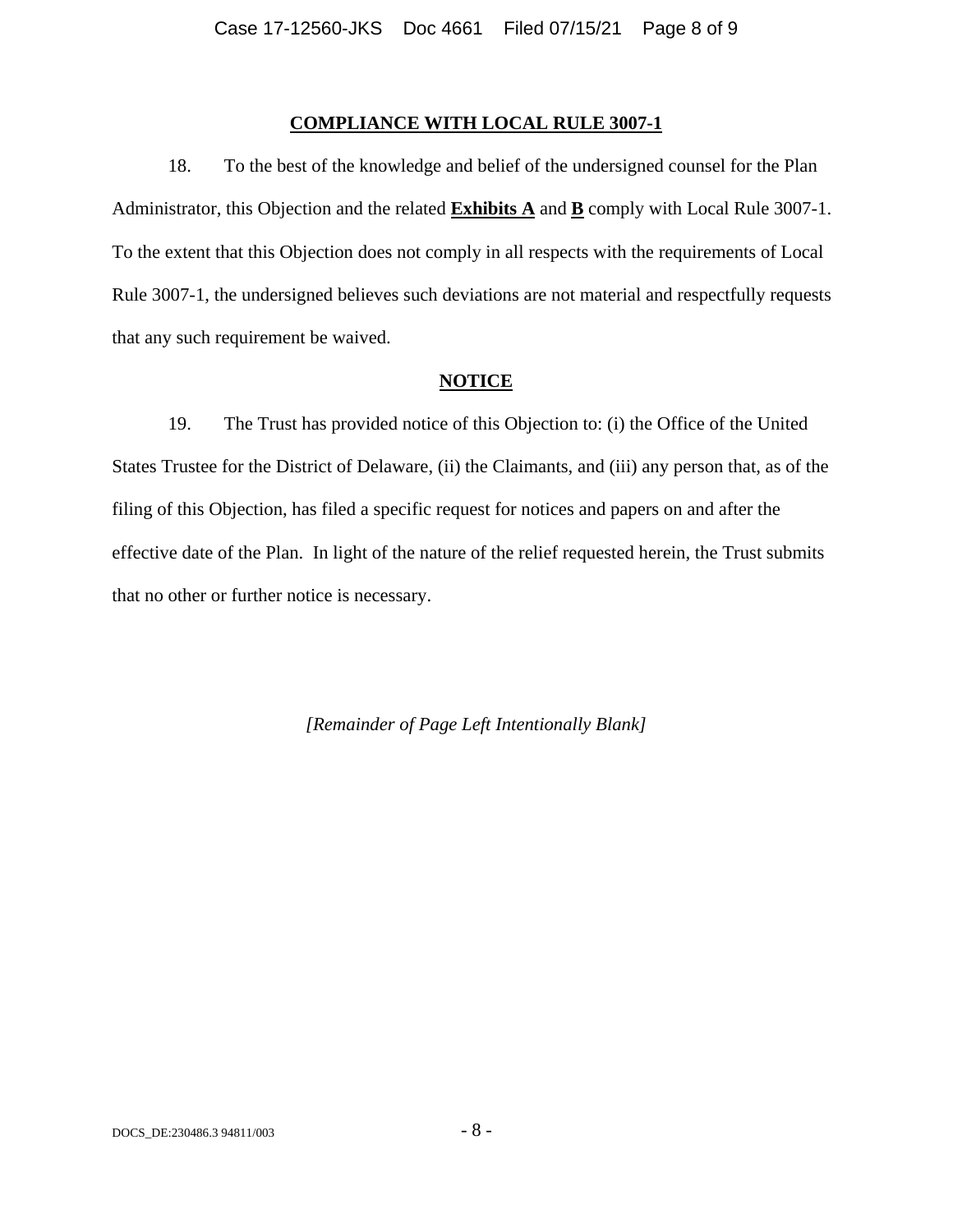# Case 17-12560-JKS Doc 4661 Filed 07/15/21 Page 9 of 9

WHEREFORE, the Trust respectfully requests that the Court (a) enter an order granting

the relief requested herein, substantially in the form of the Proposed Order attached hereto as

| Dated: | July 15, 2021<br>Wilmington, Delaware | PACHULSKI STANG ZIEHL & JONES LLP       |  |  |
|--------|---------------------------------------|-----------------------------------------|--|--|
|        |                                       | /s/ Colin R. Robinson                   |  |  |
|        |                                       | Richard M. Pachulski (CA Bar No. 90073) |  |  |
|        |                                       | Andrew W. Caine (CA Bar No. 110345)     |  |  |
|        |                                       | Bradford J. Sandler (DE Bar No. 4142)   |  |  |
|        |                                       | Colin R. Robinson (DE Bar No. 5524)     |  |  |
|        |                                       | 919 North Market Street, 17th Floor     |  |  |
|        |                                       | P.O. Box 8705                           |  |  |
|        |                                       | Wilmington, DE 19899 (Courier 19801)    |  |  |
|        |                                       | Telephone: 302-652-4100                 |  |  |
|        |                                       | Fax: 302-652-4400                       |  |  |
|        |                                       | Email: rpachulski@pszjlaw.com           |  |  |
|        |                                       | acaine@pszilaw.com                      |  |  |
|        |                                       | bsandler@pszjlaw.com                    |  |  |
|        |                                       | crobinson@pszilaw.com                   |  |  |

**Exhibit A**; and (b) grant such other and further relief to the Debtors as the Court may deem just *Counsel to Woodbridge Liquidation Trust* 

and proper.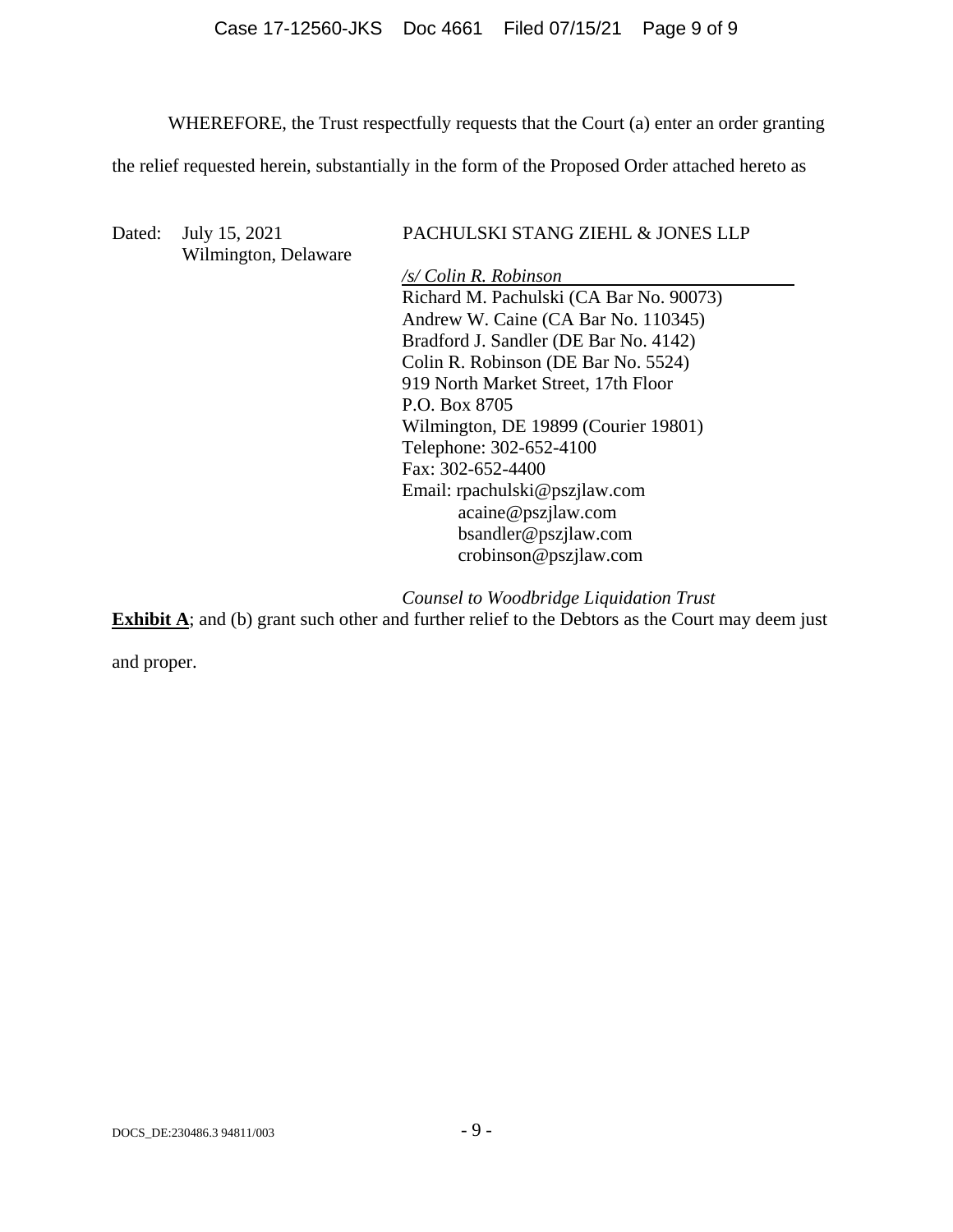In re:

WOODBRIDGE GROUP OF COMPANIES, LLC, *et al.*,<sup>1</sup>

Chapter 11

Case No. 17-12560 (JKS)

(Jointly Administered)

Remaining Debtors.

**Hearing Date: August 24, 2021 at 1:30 p.m. (ET) Objection Deadline: July 29, 2021 at 4:00 p.m. (ET)**

# **NOTICE OF LIQUIDATION TRUST'S THIRTY-FOURTH OMNIBUS (SUBSTANTIVE) OBJECTION TO CERTAIN NO LIABILITY CLAIMS**

## **PARTIES RECEIVING THIS NOTICE SHOULD LOCATE THEIR NAMES AND THEIR DISPUTED CLAIMS IDENTIFIED ON EXHIBIT 1 TO THE PROPOSED ORDER**

TO: (I) THE UNITED STATES TRUSTEE FOR THE DISTRICT OF DELAWARE; (II) THE TRUST AND ITS COUNSEL; (III) ANY PERSON FILING A SPECIFIC REQUEST FOR NOTICES AND PAPERS ON AND AFTER THE EFFECTIVE DATE; AND (IV) CLAIMANTS WHOSE DISPUTED CLAIMS ARE SUBJECT TO THE OBJECTION2

**PLEASE TAKE NOTICE** that the Woodbridge Liquidation Trust (the "Trust") has filed the attached *Liquidation Trust's Thirty-Fourth Omnibus (Substantive) Objection to Certain No Liability Claims* (the "Objection").3

**PLEASE TAKE FURTHER NOTICE** that any responses (each, a "Response") to the relief requested in the Objection must be filed on or before **July 29, 2021, at 4:00 p.m. (ET)** (the "Response Deadline") with the United States Bankruptcy Court for the District of Delaware, 824 Market Street, 3<sup>rd</sup> Floor, Wilmington, Delaware 19801. At the same time, any party submitting a Response (each, a "Respondent") must serve a copy of its Response upon the undersigned counsel to the Trust so as to be received on or before the Response Deadline.

**PLEASE TAKE FURTHER NOTICE** that any Response must contain, at a minimum, the following:

<sup>1</sup> The Remaining Debtors and the last four digits of their respective federal tax identification numbers are as follows: Woodbridge Group of Companies, LLC (3603) and Woodbridge Mortgage Investment Fund 1, LLC (0172). The Remaining Debtors' mailing address is 14140 Ventura Boulevard #302, Sherman Oaks, California 91423.

In accordance with Local Rule 3007-2, the Trust has served the parties that, as of the filing of this Notice, have requested notices on and after the Effective Date, with this Notice and the Exhibits to the Objection.<br><sup>3</sup> Capitalized terms used but not otherwise defined in this Notice shall have the meanings ascribed to su

Capitalized terms used but not otherwise defined in this Notice shall have the meanings ascribed to such terms in the Objection.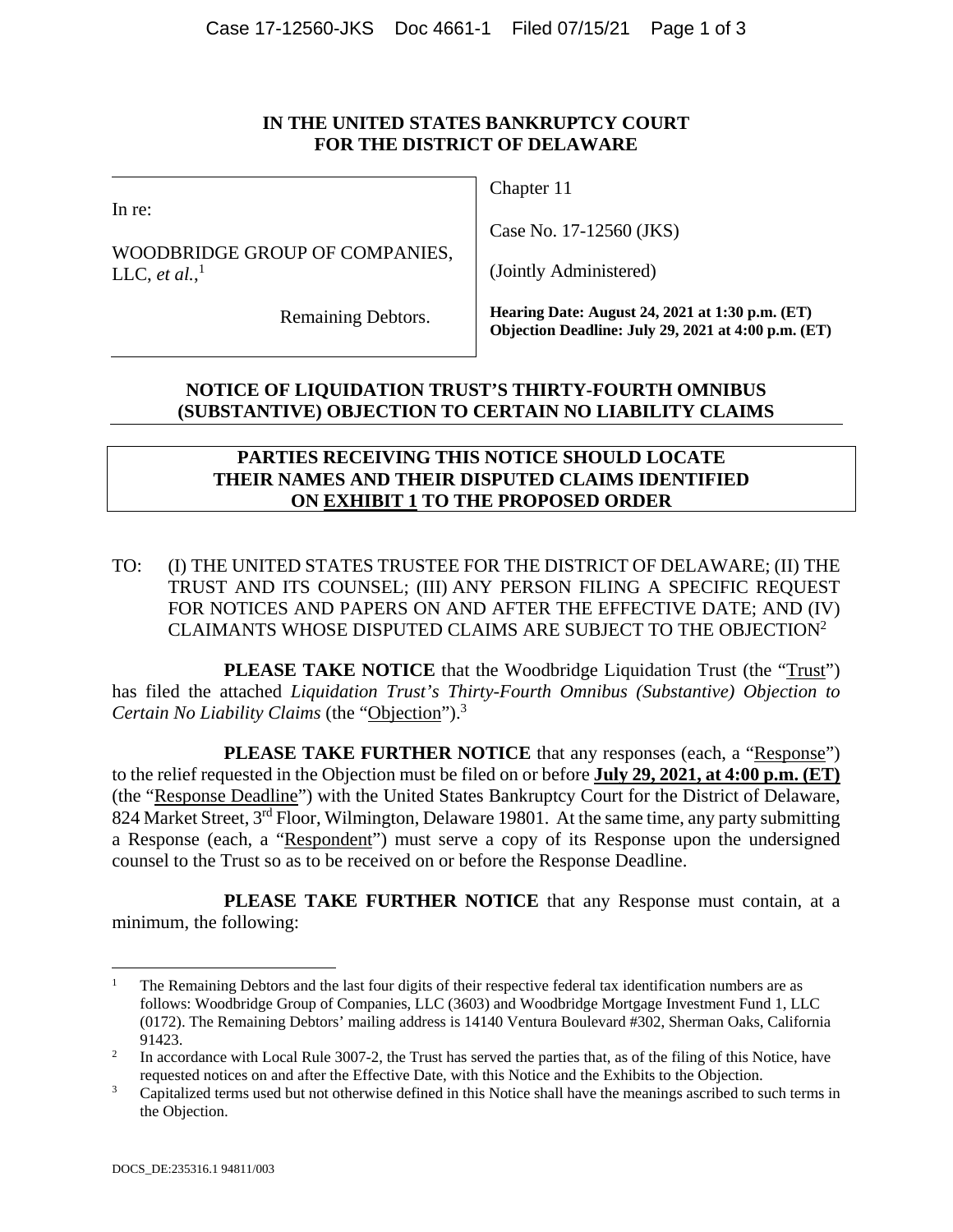a. a caption setting forth the name of the Court, the above-referenced case number and the title of the Objection to which the Response is directed;

b. the name of the Respondent and a description of the basis for the amount and classification asserted in the Disputed Claim, if applicable;

c. a concise statement setting forth the reasons why the particular Disputed Claim should not be disallowed, reclassified or otherwise modified for the reasons set forth in the Objection, including, but not limited to, the specific factual and legal bases upon which the claimant will rely in opposing the Objection at any hearing thereon;

d. all documentation or other evidence of the particular Disputed Claim or asserted amount and classification thereof, to the extent not already included with the proof of claim previously filed, upon which the Respondent will rely in opposing the Objection at any hearing thereon; and

e. the name, address, telephone number and email address of the person(s) (who may be the Respondent or a legal representative thereof) (i) possessing ultimate authority to reconcile, settle or otherwise resolve the Disputed Claim on behalf of the Respondent and (ii) to whom the Trust should serve any reply to the Response.

**PLEASE TAKE FURTHER NOTICE** THAT A HEARING (THE "**HEARING**") ON THE OBJECTION WILL BE HELD ON **AUGUST 24, 2021, AT 1:30 P.M. (ET)** BEFORE THE HONORABLE J. KATE STICKLES, UNITED STATES BANKRUPTCY JUDGE, IN THE UNITED STATES BANKRUPTCY COURT FOR THE DISTRICT OF DELAWARE, 824 N. MARKET STREET, 3RD FLOOR, COURTROOM NO. 7, WILMINGTON, DE 19801.

**PLEASE TAKE FURTHER NOTICE** THAT IF YOU ARE A CLAIMANT AND FAIL TO TIMELY FILE AND SERVE A RESPONSE IN ACCORDANCE WITH THE ABOVE REQUIREMENTS, YOU WILL BE DEEMED TO HAVE CONCURRED WITH AND CONSENTED TO THE OBJECTION AND THE RELIEF REQUESTED THEREIN, AND THE TRUST WILL PRESENT TO THE COURT, WITHOUT FURTHER NOTICE TO YOU, THE PROPOSED ORDER SUSTAINING THE OBJECTION.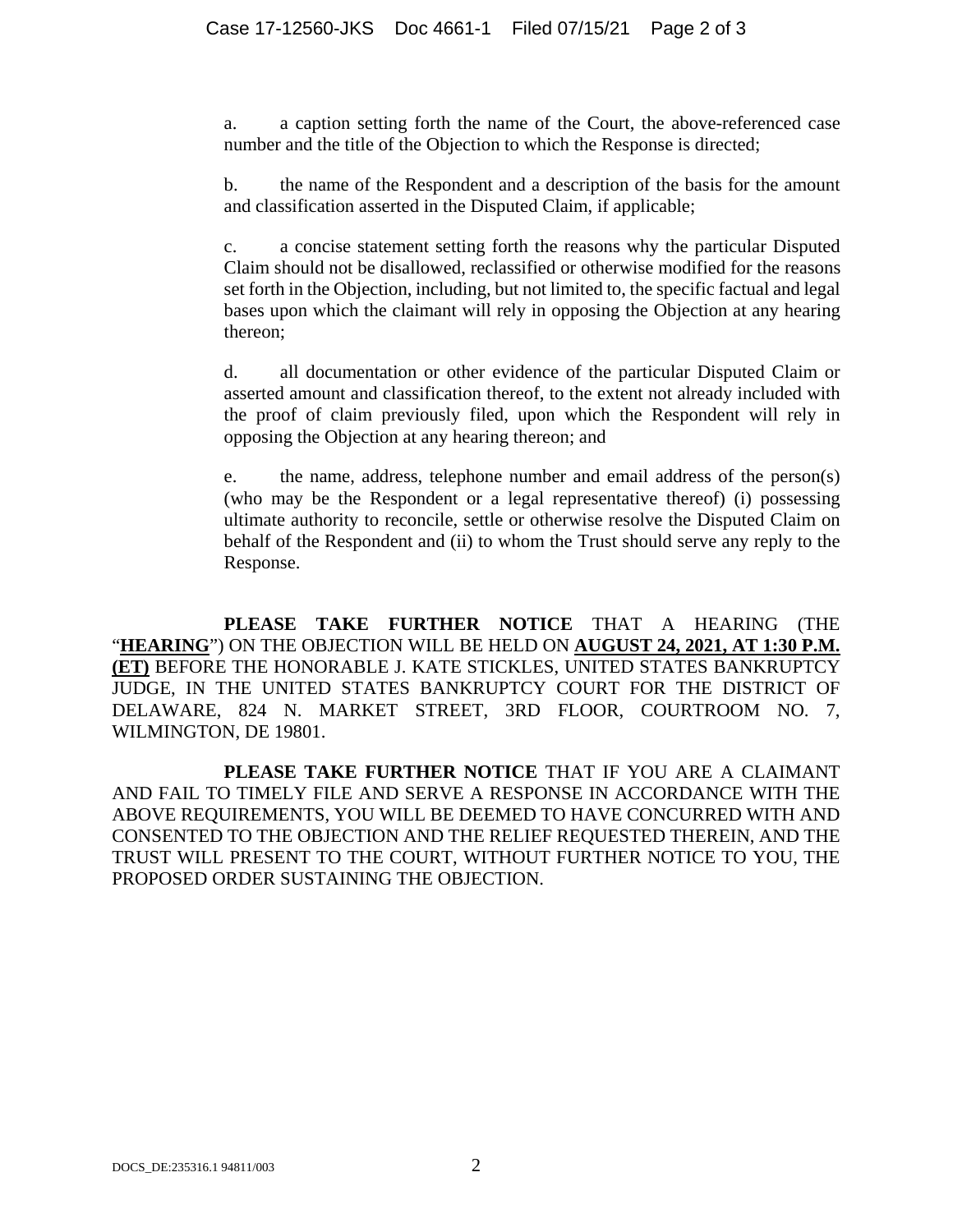Wilmington, Delaware

# Dated: July 15, 2021 PACHULSKI STANG ZIEHL & JONES LLP

*/s/ Colin R. Robinson*  Richard M. Pachulski (CA Bar No. 90073) Andrew W. Caine (CA Bar No. 110345) Bradford J. Sandler (DE Bar No. 4142) Colin R. Robinson (DE Bar No. 5524) 919 North Market Street, 17th Floor P.O. Box 8705 Wilmington, DE 19899 (Courier 19801) Telephone: 302-652-4100 Fax: 302-652-4400 Email: rpachulski@pszjlaw.com acaine@pszjlaw.com bsandler@pszjlaw.com crobinson@pszjlaw.com

*Counsel to Woodbridge Liquidation Trust*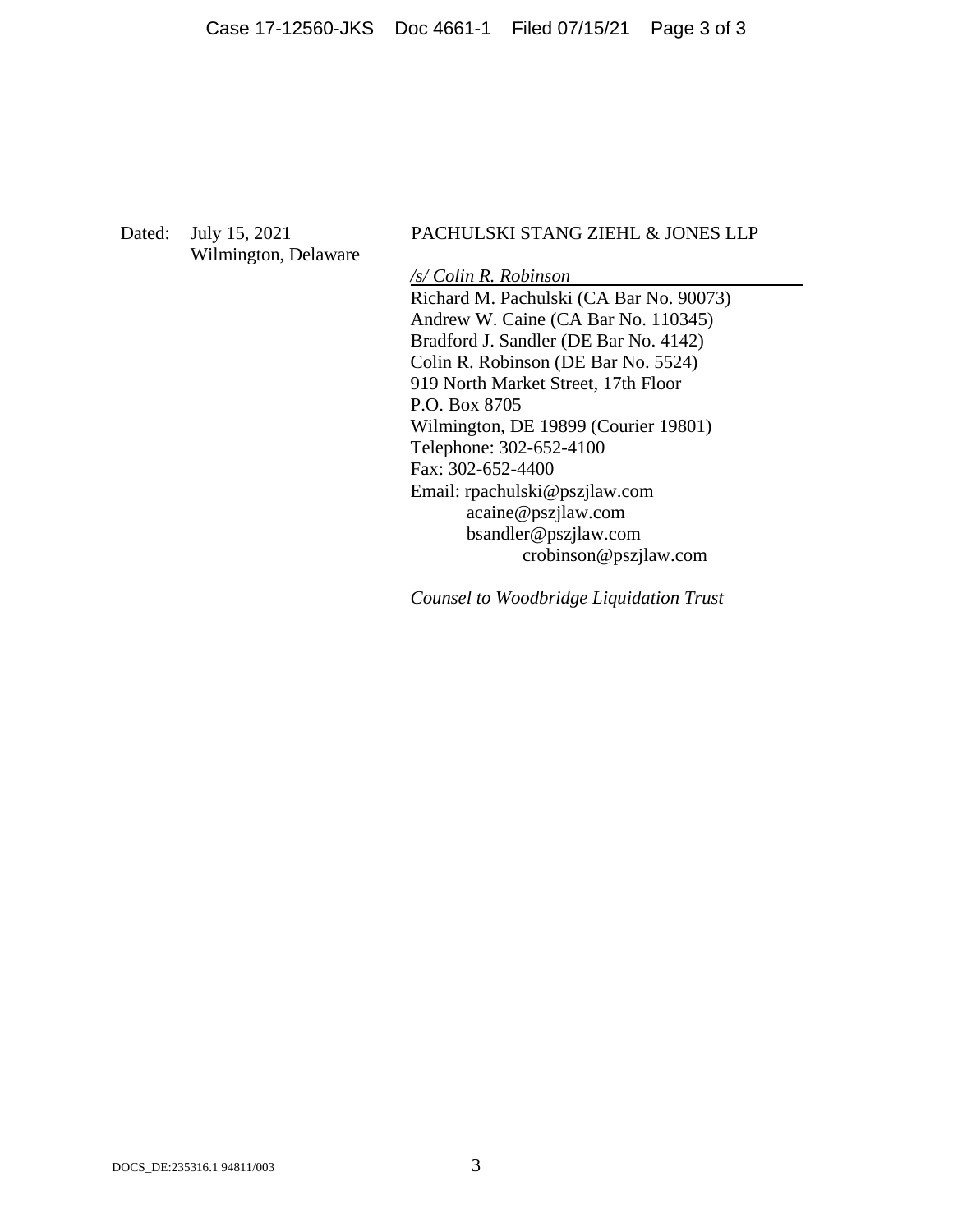# **Exhibit A**

# **Proposed Form of Order**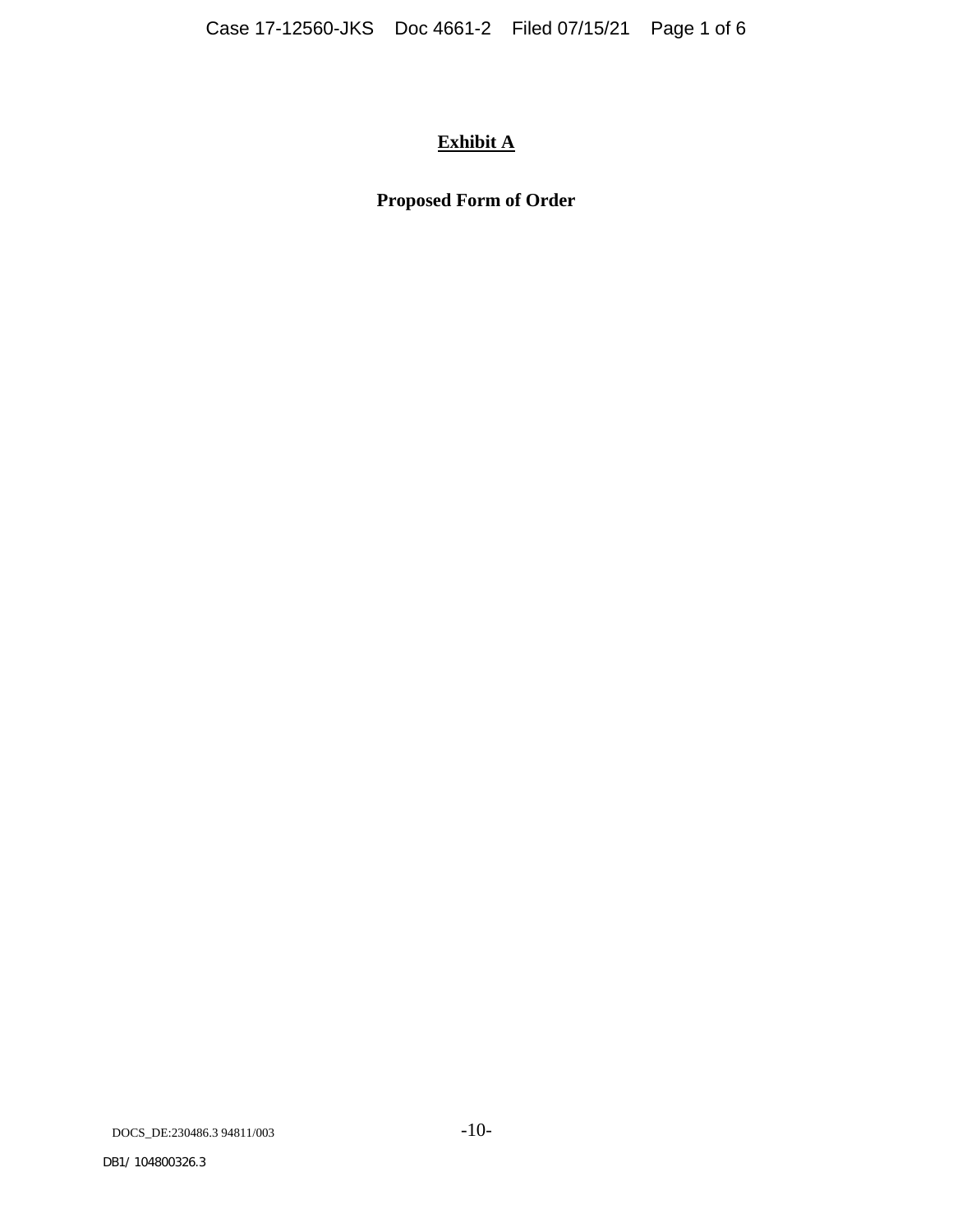In re:

WOODBRIDGE GROUP OF COMPANIES, LLC, *et al.*,<sup>1</sup>

Chapter 11

Case No. 17-12560 (JKS)

(Jointly Administered)

Remaining Debtors.

**Ref. Docket No. \_\_\_** 

# **ORDER GRANTING LIQUIDATION TRUST'S THIRTY-FOURTH OMNIBUS (SUBSTANTIVE) OBJECTION TO CERTAIN NO LIABILITY CLAIMS**

Upon consideration of the *Liquidation Trust's Thirty-Fourth Omnibus (Substantive)*  Objection To Certain No Liability Claims (the "Objection");<sup>2</sup> and this Court having jurisdiction to consider the Objection pursuant to 28 U.S.C. §§ 157 and 1334 and the Amended Standing Order; and this Court having found that venue of these Chapter 11 Cases and the Objection in this district is proper pursuant to 28 U.S.C. §§ 1408 and 1409; and this Court having determined that this matter is a core proceeding pursuant to 28 U.S.C. § 157(b); and this Court having determined that the relief requested in the Objection is in the best interests of the Debtors, their estates, their creditors and other parties in interest; and this Court having determined that notice of the Objection was good and sufficient upon the particular circumstances and that no other or further notice need be given; and upon the record herein; and after due deliberation thereon and good and sufficient cause appearing therefor; it is hereby:

# ORDERED, ADJUDGED, AND DECREED THAT:

1. The Objection is GRANTED.

1

<sup>1</sup> The Remaining Debtors and the last four digits of their respective federal tax identification numbers are as follows: Woodbridge Group of Companies, LLC (3603) and Woodbridge Mortgage Investment Fund 1, LLC (0172). The Remaining Debtors' mailing address is 14140 Ventura Boulevard #302, Sherman Oaks, California 91423.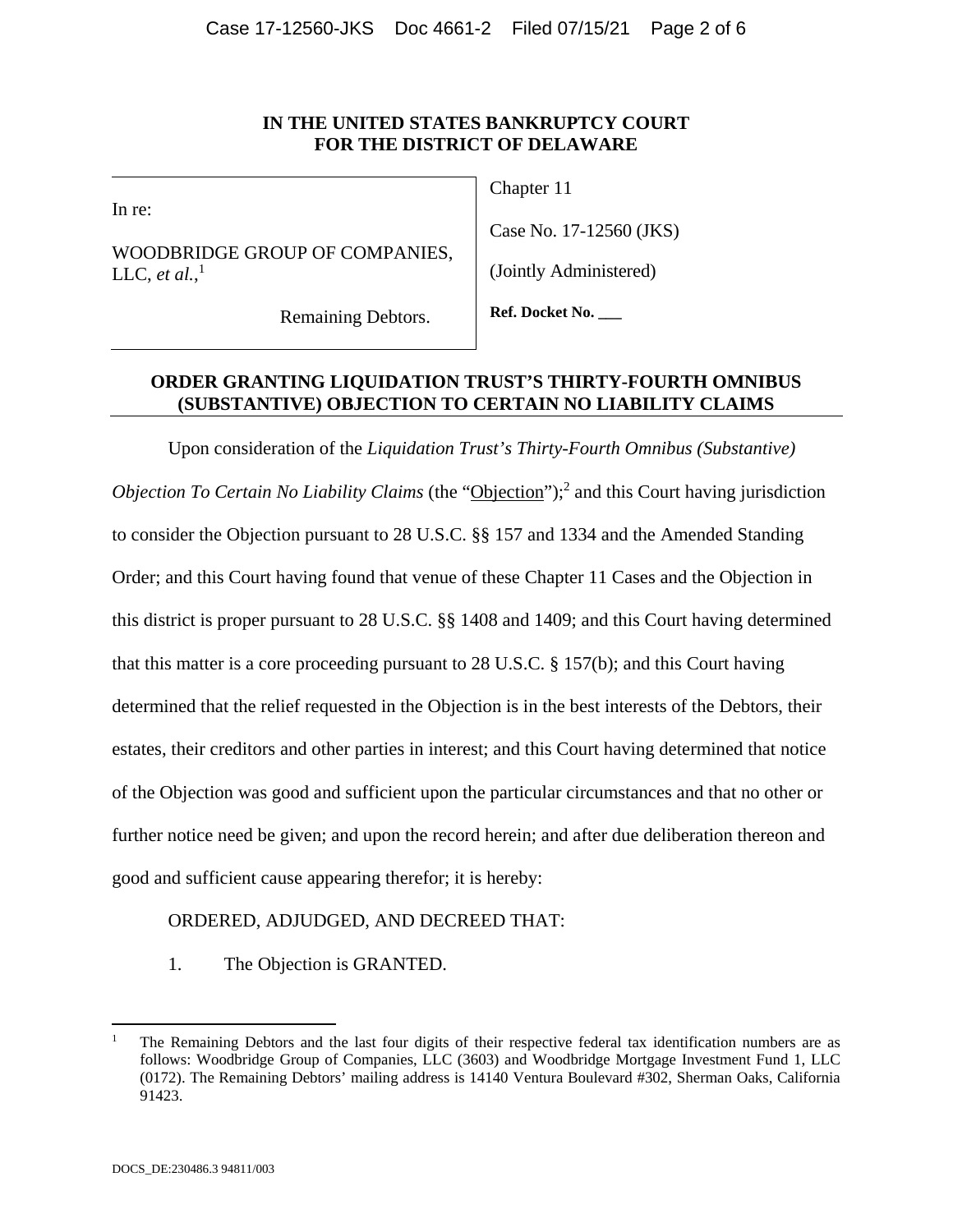## Case 17-12560-JKS Doc 4661-2 Filed 07/15/21 Page 3 of 6

2. Each of the No Liability Claims listed on Exhibit 1 attached hereto are disallowed and expunged in their entirety.

3. Pursuant to Local Rule 3007-l(e), nothing in this Order shall be construed to prejudice the rights of the Debtors, or any other party in interest to object to any Remaining Claim on any other ground, including objection to classification or amount asserted.

4. The objection to each Disputed Claim addressed in the Objection constitutes a separate contested matter as contemplated by Bankruptcy Rule 9014. This Order shall be deemed a separate order with respect to each claim. Any stay of this Order pending appeal by any of the claimants subject to this Order shall only apply to the contested matter that involves such claimant and shall not act to stay the applicability and/or finality of this Order with respect to the other contested matters covered hereby.

5. The Court shall retain jurisdiction over all affected parties to determine any matters, claims, or rights arising from or related to the implementation and interpretation of this Order.

 $\frac{1}{2}$ <sup>2</sup> All capitalized terms not defined herein shall have the meanings ascribed to them in the Objection.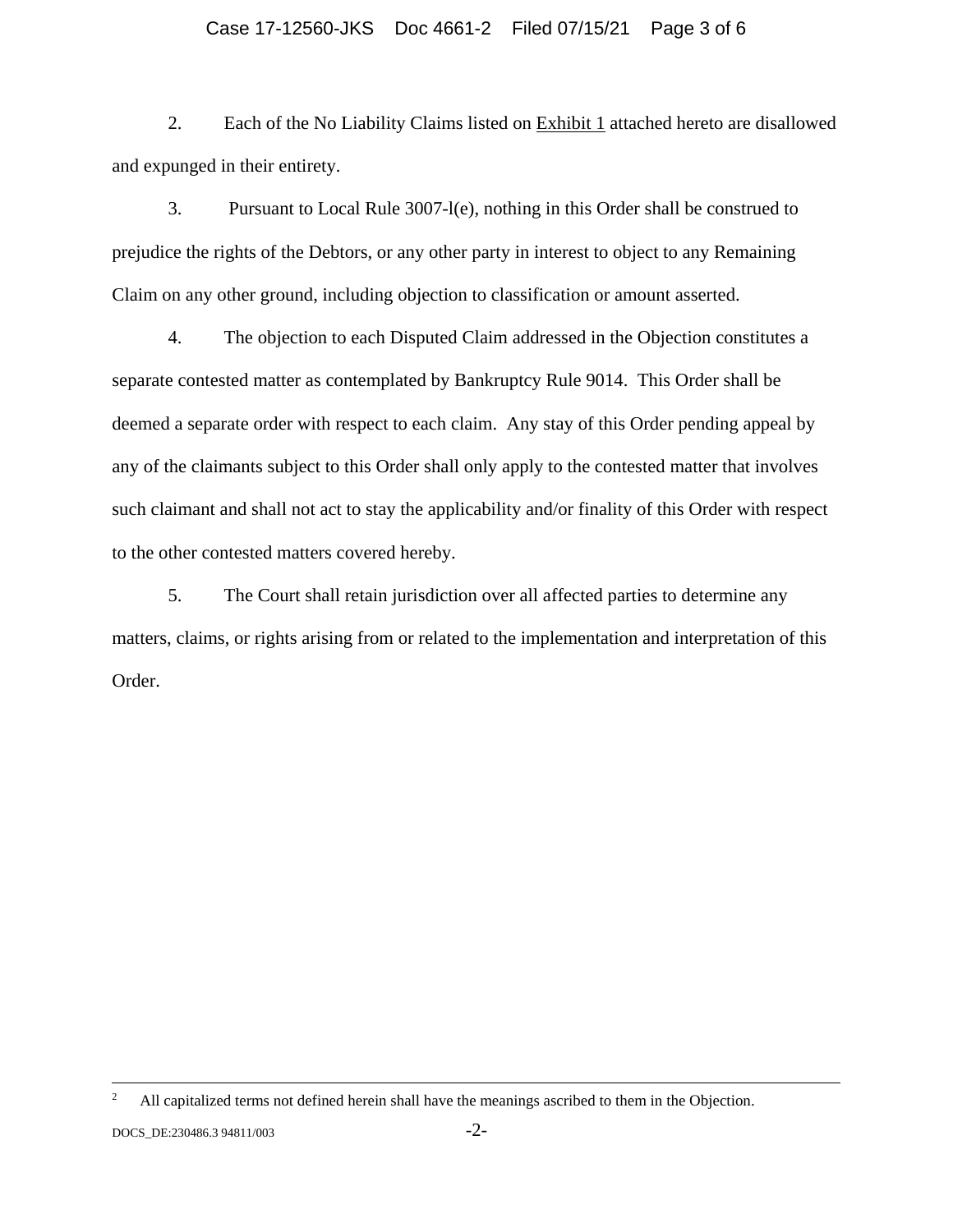# **Exhibit 1 to Order**

**The No Liability Broker-Claims**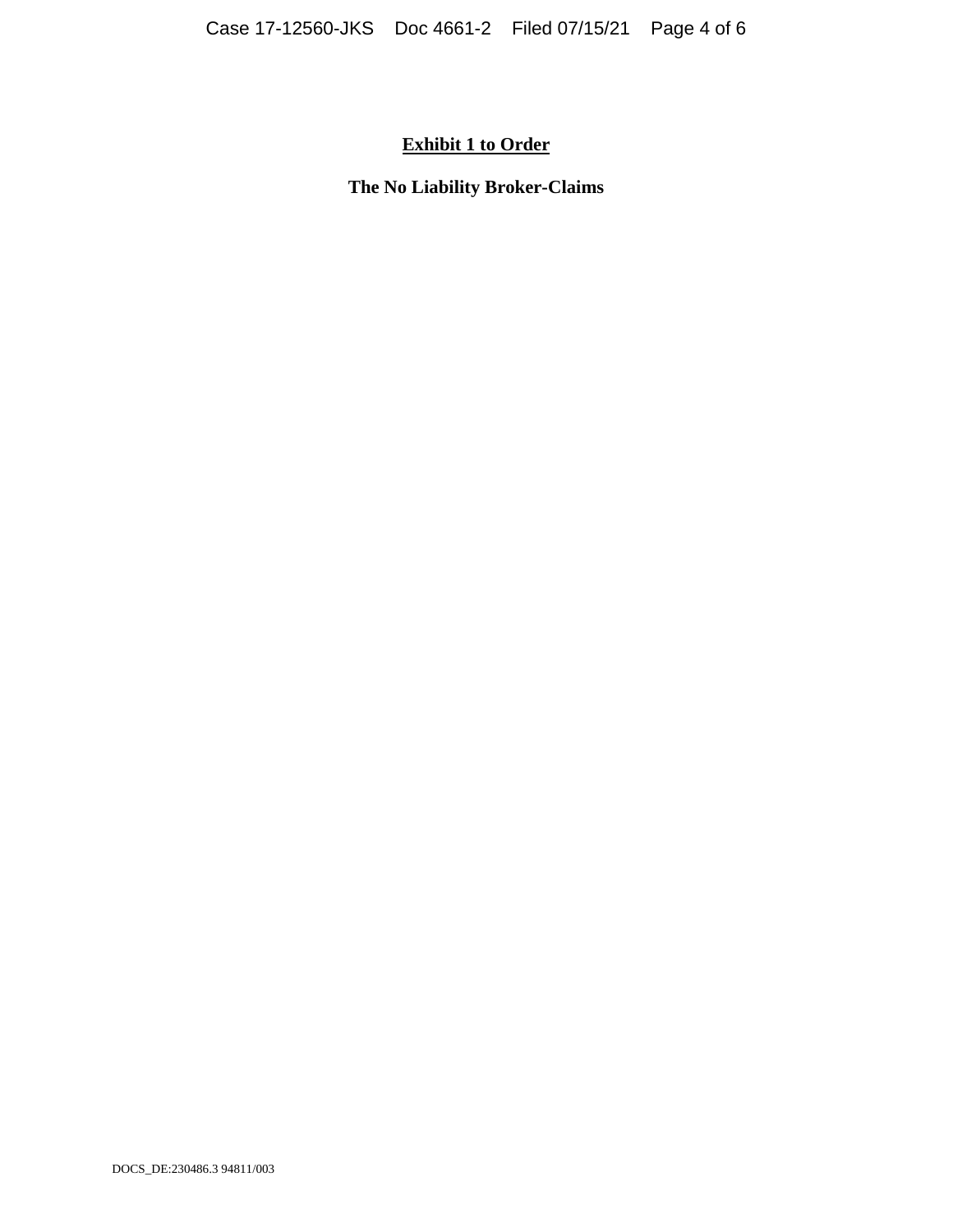| <b>Name of Claimant</b>                                                | <b>Claim</b><br><b>Number</b> | <b>Claim Amount/Type of</b><br><b>Claim to be Disallowed</b> | <b>Reason for Disallowance</b>                                                                                                                                                                                                                                                                                                                                                                                                                                                                                                                                                                                                                                                                                                                                |
|------------------------------------------------------------------------|-------------------------------|--------------------------------------------------------------|---------------------------------------------------------------------------------------------------------------------------------------------------------------------------------------------------------------------------------------------------------------------------------------------------------------------------------------------------------------------------------------------------------------------------------------------------------------------------------------------------------------------------------------------------------------------------------------------------------------------------------------------------------------------------------------------------------------------------------------------------------------|
| <b>Michael L. Kendall</b><br>22952 Via Cruz<br>Laguna Niguel, CA 92677 | 3538                          | \$20,000.00                                                  | Claimant seeks payment for<br>commissions purportedly earned in<br>capacity as a broker or salesperson for<br>the sale of the Debtors' securities. The<br>Debtors' Books and Records do not<br>indicate the claimant is owed a<br>commission pursuant to a broker or<br>sales agreement or any other<br>employment agreement. The claimants<br>fails to provide any documentation that<br>supports the claimant earned or is<br>entitled to a commission for the<br>purported sale of the Debtors'<br>unregistered securities. Additionally,<br>the claimant is not entitled to<br>compensation or commissions for the<br>sale of unregistered securities or for<br>perpetuating the Debtors' Ponzi scheme<br>through the sale of unregistered<br>securities. |
| <b>Neil Dekter</b><br>741 N. Harper Ave.<br>Los Angeles, CA 90046      | 4883                          | \$12,000.00                                                  | Claimant seeks payment for<br>commissions purportedly earned in<br>capacity as a broker or salesperson for<br>the sale of the Debtors' securities. The<br>Debtors' Books and Records do not<br>indicate the claimant is owed a<br>commission pursuant to a broker or<br>sales agreement or any other<br>employment agreement. The claimants<br>fails to provide any documentation that<br>supports the claimant earned or is<br>entitled to a commission for the<br>purported sale of the Debtors'<br>securities. Additionally, the claimant<br>is not entitled to compensation or<br>commissions for the sale of<br>unregistered securities or for<br>perpetuating the Debtors' Ponzi scheme<br>through the sale of unregistered<br>securities.              |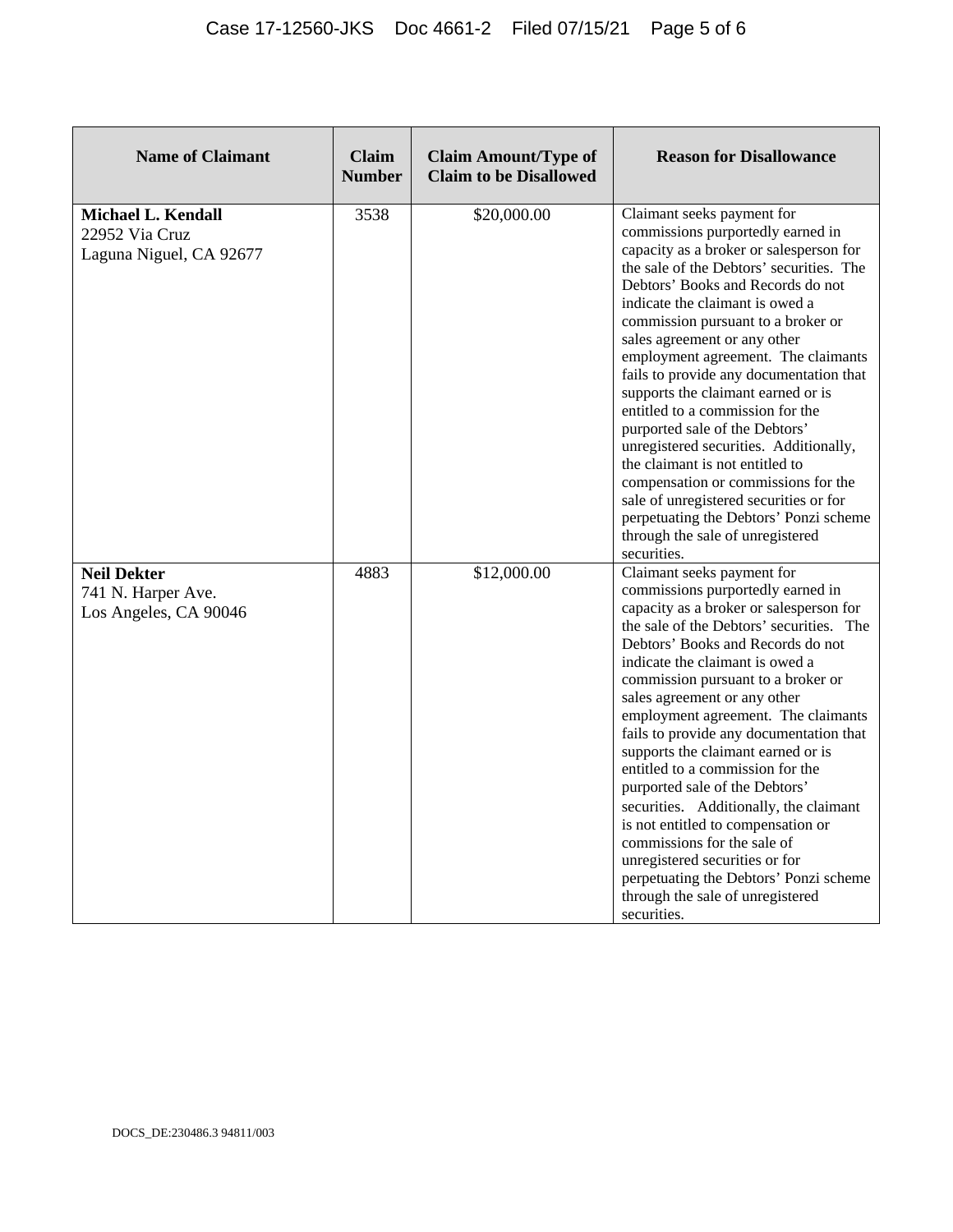| <b>LifeCare Funding Solutions</b> | 9010 | \$11,072.50 | Claimant seeks payment for               |
|-----------------------------------|------|-------------|------------------------------------------|
|                                   |      |             | commissions purportedly earned in        |
| 3050 NE 63 St.                    |      |             | capacity as a broker or salesperson for  |
| Ocala, FL 34479                   |      |             | the sale of the Debtors' securities. The |
|                                   |      |             | Debtors' Books and Records do not        |
|                                   |      |             |                                          |
|                                   |      |             | indicate the claimant is owed a          |
|                                   |      |             | commission pursuant to a broker or       |
|                                   |      |             | sales agreement or any other             |
|                                   |      |             | employment agreement. Additionally,      |
|                                   |      |             | the claimant is not entitled to          |
|                                   |      |             | compensation or commissions for the      |
|                                   |      |             | sale of unregistered securities or for   |
|                                   |      |             | perpetuating the Debtors' Ponzi scheme   |
|                                   |      |             | through the sale of unregistered         |
|                                   |      |             | securities. Claimant also asserts a      |
|                                   |      |             | priority claim pursuant to 11 U.S.C. §   |
|                                   |      |             | $507(a)(4)$ . The Trust objects to Claim |
|                                   |      |             | 9010 as a claim entitled to priority     |
|                                   |      |             | pursuant to 11 U.S.C. $\S$ 507(a)(4) and |
|                                   |      |             | such claim should be disallowed and      |
|                                   |      |             | expunged because the claimant was not    |
|                                   |      |             | an employee of the Debtors.              |
| <b>Wilburt F. Gunter</b>          | 9287 | \$10,550.00 | Claimant seeks payment for               |
| 201 S. McPherson Church Rd.       |      |             | commissions purportedly earned in        |
| #200                              |      |             | capacity as a broker or salesperson for  |
| Fayetteville, NC 28303            |      |             | the sale of the Debtors' securities. The |
|                                   |      |             | Debtors' Books and Records do not        |
|                                   |      |             | indicate the claimant is owed a          |
|                                   |      |             | commission pursuant to a broker or       |
|                                   |      |             | sales agreement or any other             |
|                                   |      |             | employment agreement. The claimants      |
|                                   |      |             | fails to provide any documentation that  |
|                                   |      |             | supports the claimant earned or is       |
|                                   |      |             | entitled to a commission for the         |
|                                   |      |             | purported sale of the Debtors'           |
|                                   |      |             | securities. Additionally, the claimant   |
|                                   |      |             | is not entitled to compensation or       |
|                                   |      |             | commissions for the sale of              |
|                                   |      |             | unregistered securities or for           |
|                                   |      |             | perpetuating the Debtors' Ponzi scheme   |
|                                   |      |             | through the sale of unregistered         |
|                                   |      |             | securities. Claimant also asserts a      |
|                                   |      |             | priority claim pursuant to 11 U.S.C. §   |
|                                   |      |             | 507(a)(4). The Trust objects to Claim    |
|                                   |      |             | 9010 as a claim entitled to priority     |
|                                   |      |             | pursuant to 11 U.S.C. $\S$ 507(a)(4) and |
|                                   |      |             | such claim should be disallowed and      |
|                                   |      |             | expunged because the claimant was not    |
|                                   |      |             | an employee of the Debtors.              |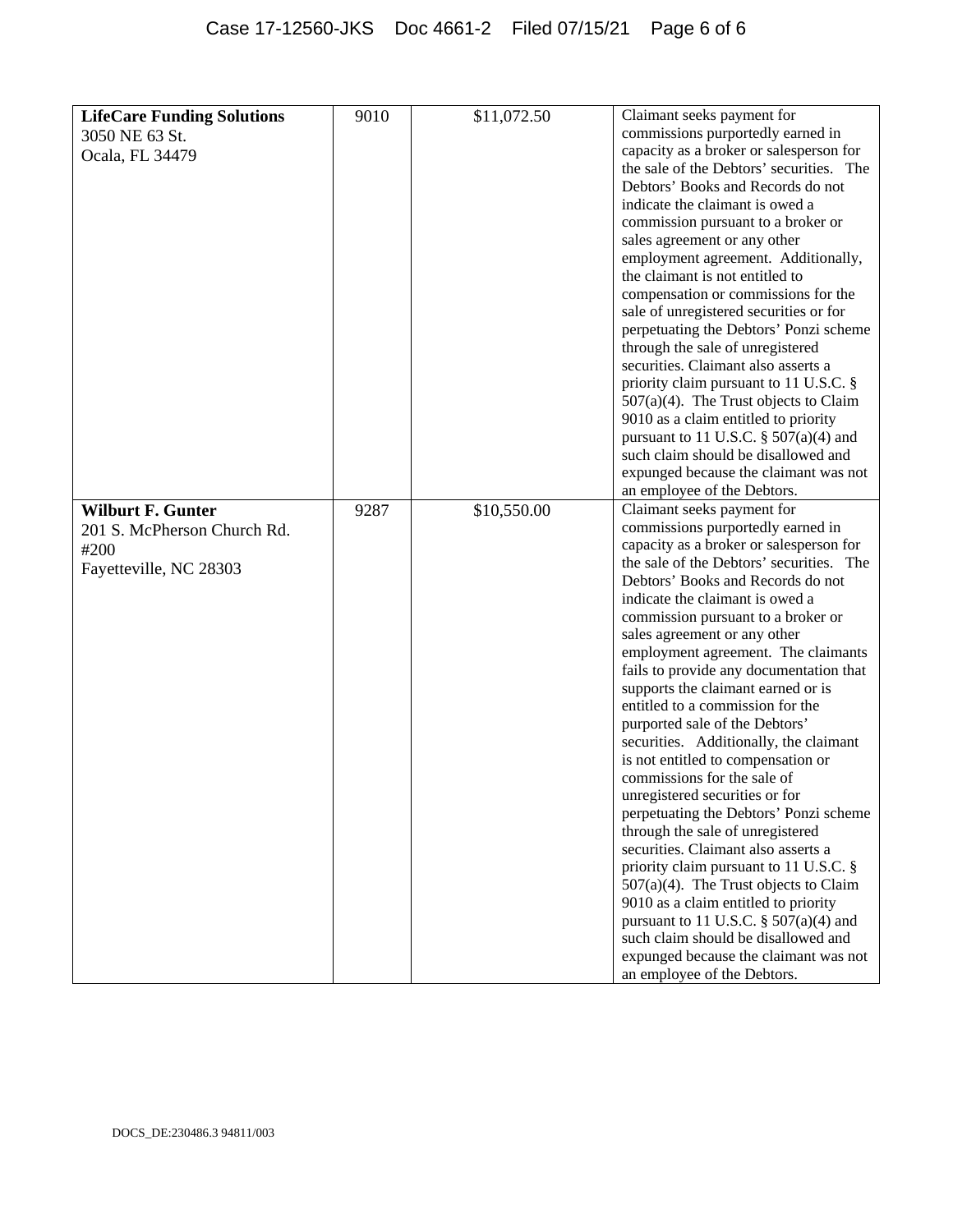# **Exhibit B**

**Declaration**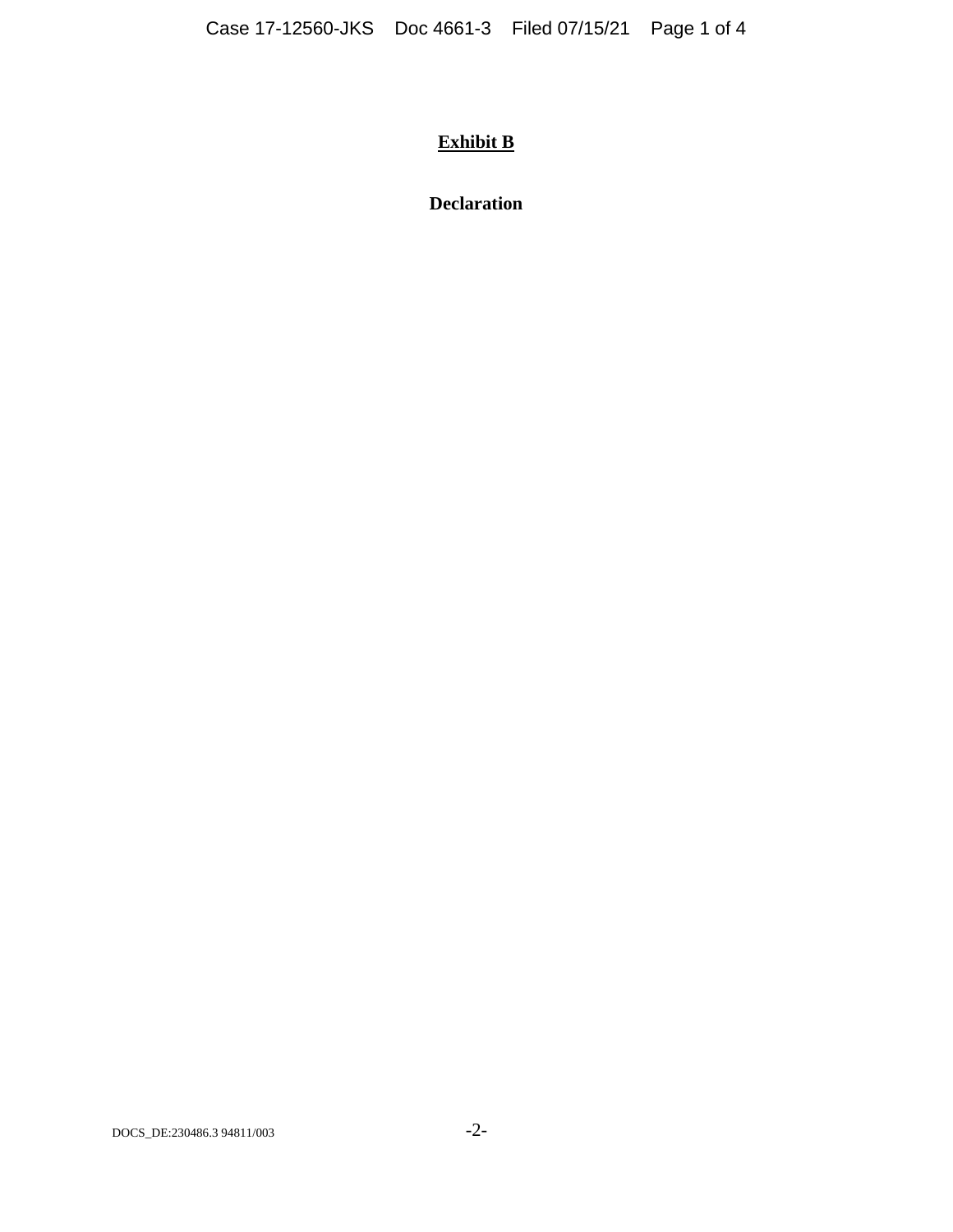In re:

WOODBRIDGE GROUP OF COMPANIES, LLC, *et al.*,<sup>1</sup>

Chapter 11

Case No. 17-12560 (JKS)

(Jointly Administered)

Remaining Debtors.

# **DECLARATION OF THOMAS P. JEREMIASSEN IN SUPPORT OF THE LIQUIDATION TRUST'S THIRTY-FOURTH OMNIBUS (SUBSTANTIVE) OBJECTION TO CERTAIN NO LIABILITY CLAIMS**

I, Thomas P. Jeremiassen, pursuant to 28 U.S.C. § 1746 declare:

1. I am a Senior Managing Director of Development Specialists, Inc. ("DSI"), located at 333 S. Grand Avenue Suite 4100, Los Angeles, California 90071. Following the "Effective Date" of the *First Amended Joint Chapter 11 Plan of Liquidation of Woodbridge Group of Companies, LLC and Its Affiliated Debtors* (the "Plan"), DSI has been engaged to provide forensic accounting and financial advisory services to the Woodbridge Wind-Down Entity LLC (the "Wind-Down Entity") and the Woodbridge Liquidation Trust (the "Trust").

2. Prior to the "Effective Date" of the Plan, I supported the Chief Restructuring

Officer of WGC Independent Manager LLC, a Delaware limited liability company ("WGC

Independent Manager"), which was the sole manager of debtor Woodbridge Group of

Companies, LLC, a Delaware limited liability company and an affiliate of each of the entities

that were debtors and debtors in possession (each, a "Debtor" and collectively, the "Debtors") in

the above-captioned jointly administered chapter 11 cases (the "Chapter 11 Cases").

<sup>1</sup> The Remaining Debtors and the last four digits of their respective federal tax identification numbers are as follows: Woodbridge Group of Companies, LLC (3603) and Woodbridge Mortgage Investment Fund 1, LLC (0172). The Remaining Debtors' mailing address is 14140 Ventura Boulevard #302, Sherman Oaks, California 91423.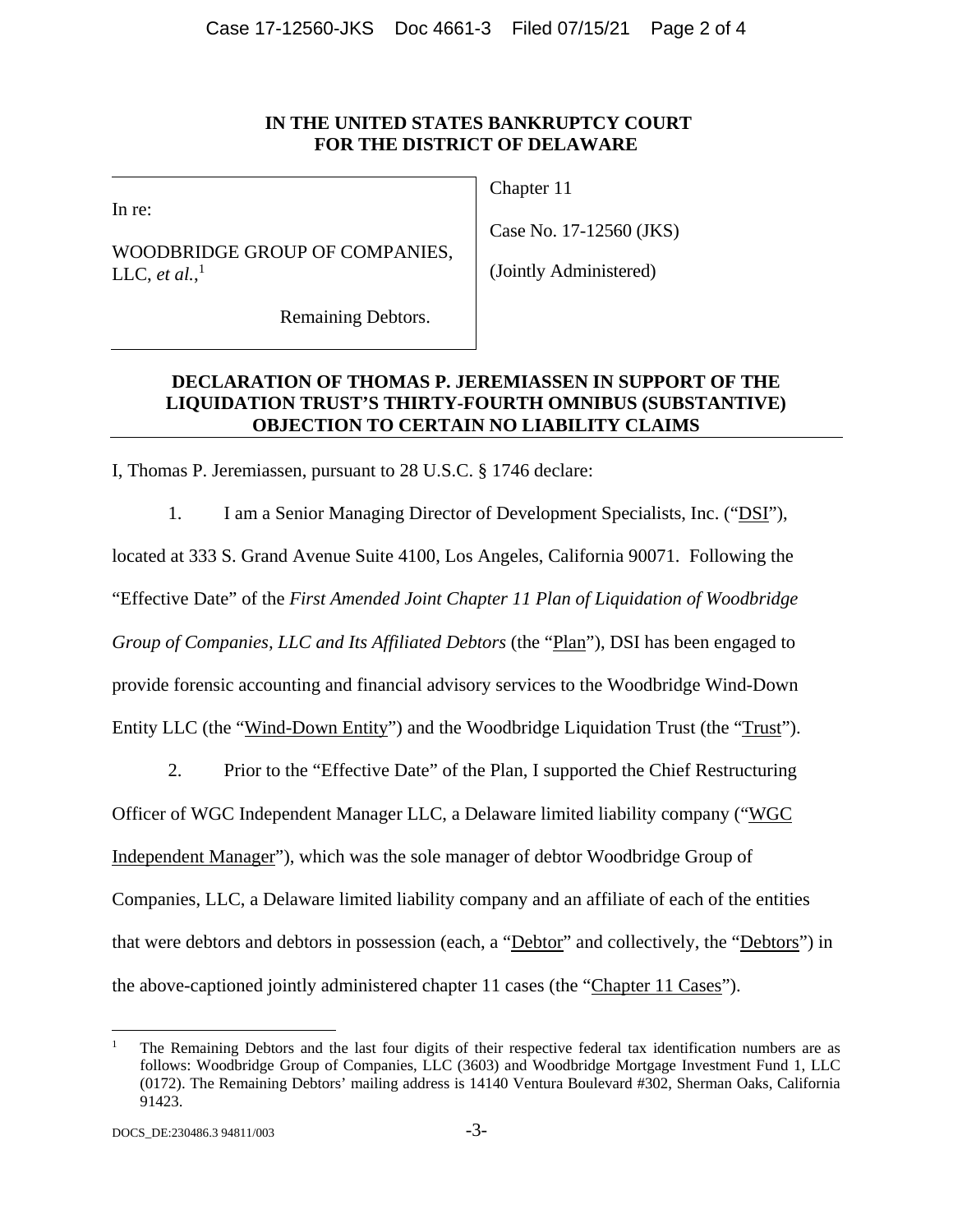### Case 17-12560-JKS Doc 4661-3 Filed 07/15/21 Page 3 of 4

3. On February 13, 2018, the Court entered an order authorizing the Debtors to retain and employ DSI as their restructuring advisor. In such capacity, I became familiar with the day-to-day operations and financial affairs of the Debtors. I was one of the individuals responsible for implementing the Debtors' wind-down and liquidation strategies and overseeing the Debtors' financial and operational affairs. I have been consistently involved in or am familiar with the Debtors' wind-down activities and development of the Plan.

4. I have reviewed and am generally familiar with the Objection and the Disputed Claims that are the subject thereof. Based on that review, the information contained in the Objection is true and correct to the best of my knowledge and belief.

5. Each No Liability Broker-Claims asserts alleged commissions due for the sale of the Debtors' securities. The Debtors' Books and Records do not indicate that the claimants are owed a commission under a broker or sales agreement or any other agreement. The Debtors' Books and Records fail to show that any of the claimants were formally retained by the Debtors.

6. Accordingly, I believe that the No Liability Broker Claims should each be disallowed and expunged in their entirety as set forth on Exhibit 1 to the Proposed Order.